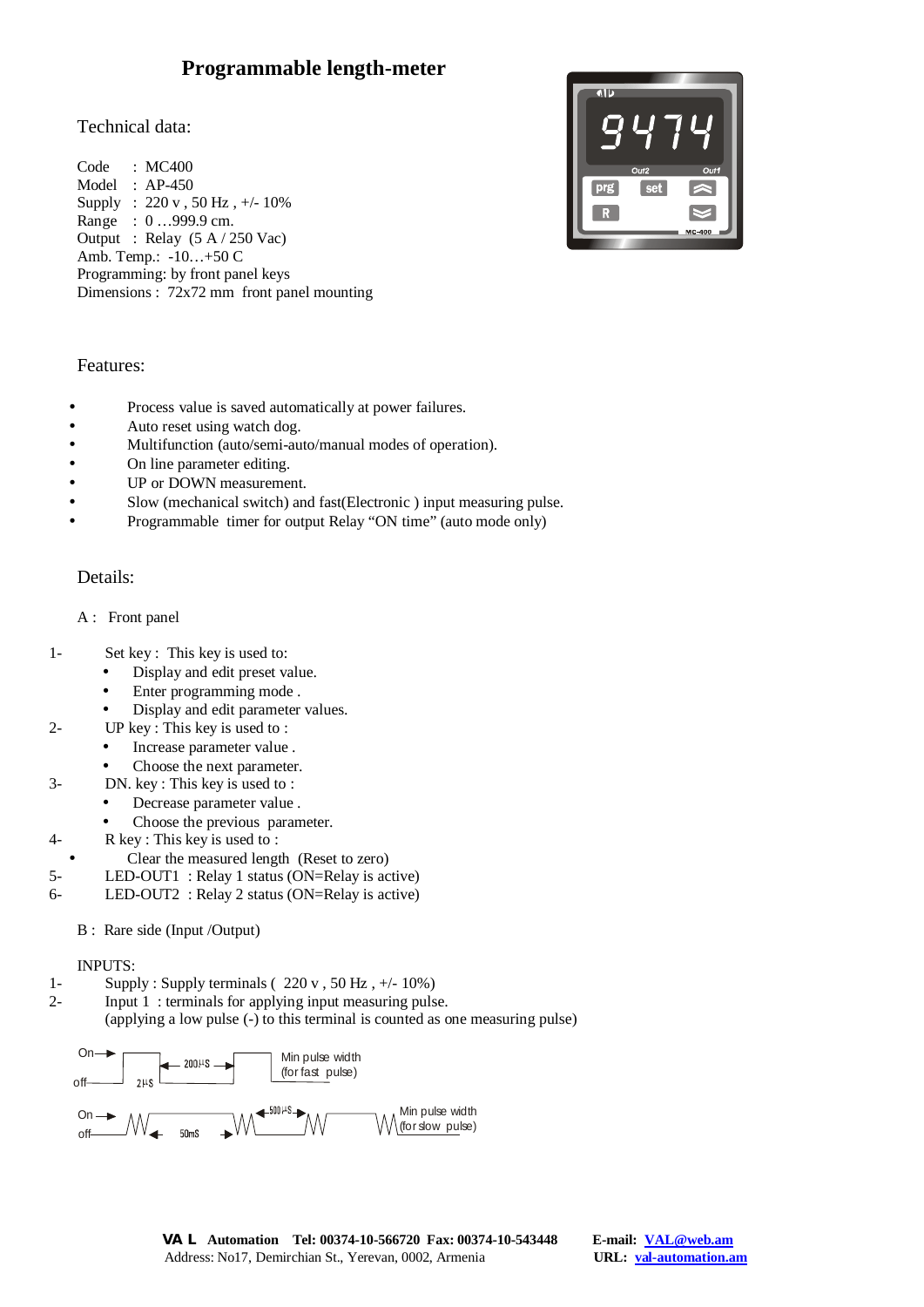- 3- Input 2 :Remote reset terminal
- (applying a low pulse (-) to this terminal will reset the unit to zero) 4- Input 3 : Terminal for down measuring mode
	- (connecting this terminal to a low (-) will put the unit in down measuring mode.

## OUTPUTS:

- $+/-$ : 15…18 V dc, 50 mA output to be used for sensors etc.
- ??? : Output relay (5 A / 250 Vac)



Operating Instructions :

- This unit operates in two deferent modes, Normal mode (Displaying Process value .) Programming mode (Displaying parameters). Connect supply and pulsing wires ,apply power and the unit will start operation in normal mode.
- To view and edit the set value (S\_V) press the "Set" key
	- S\_V will be displayed in blinking mode ,use UP or DN key to edit the value.
	- To view and edit the operator programmable parameters,
		- Press and hold the "Set " key until the first parameters "Func" is
		- Displayed ,release the set key ,now you can view the para. value by pressing
		- the "Set" key" again and while pressing "Set" key "edit the value by UP/DN keys,or use UP/DN keys to choose another parameter and view or edit it's value.Releasing the set key will save the new value in memory.

If untouched the unit will return to normal mode after timeout.

Please do not confuse Parameter values with parameter menus (for example "Func"is a parameter menu but "Auto" or "Au.Hd " are parameter values)

please note:

• To measure length. A mechanism must be used to produce measuring pulses and apply to "input 1" terminal. For instance A photo electric switch with a slotted disc can be connected to the shaft of the rotating unit to provide the measuring pulses.

Table 1 shows available parameters and corresponding possible values.

| Para.       | Possible value          |
|-------------|-------------------------|
| Func.       | Auto / Hand / Au.Hd     |
| Au.dt.      | $0 \sim 99.9$           |
| <b>PuLS</b> | Slo / FASt              |
| Slo.n       | $0 \sim 20$             |
| d--L        | $diA$ . / Len.          |
| n diA       | $0.01 \approx 999.9$ cm |
| n LEn       | $0.01 \approx 999.9$ cm |
| Slot        | $1 \sim 360$            |
| unit        | 0.0 / 0.00              |
| <b>SAUE</b> | YES-no                  |